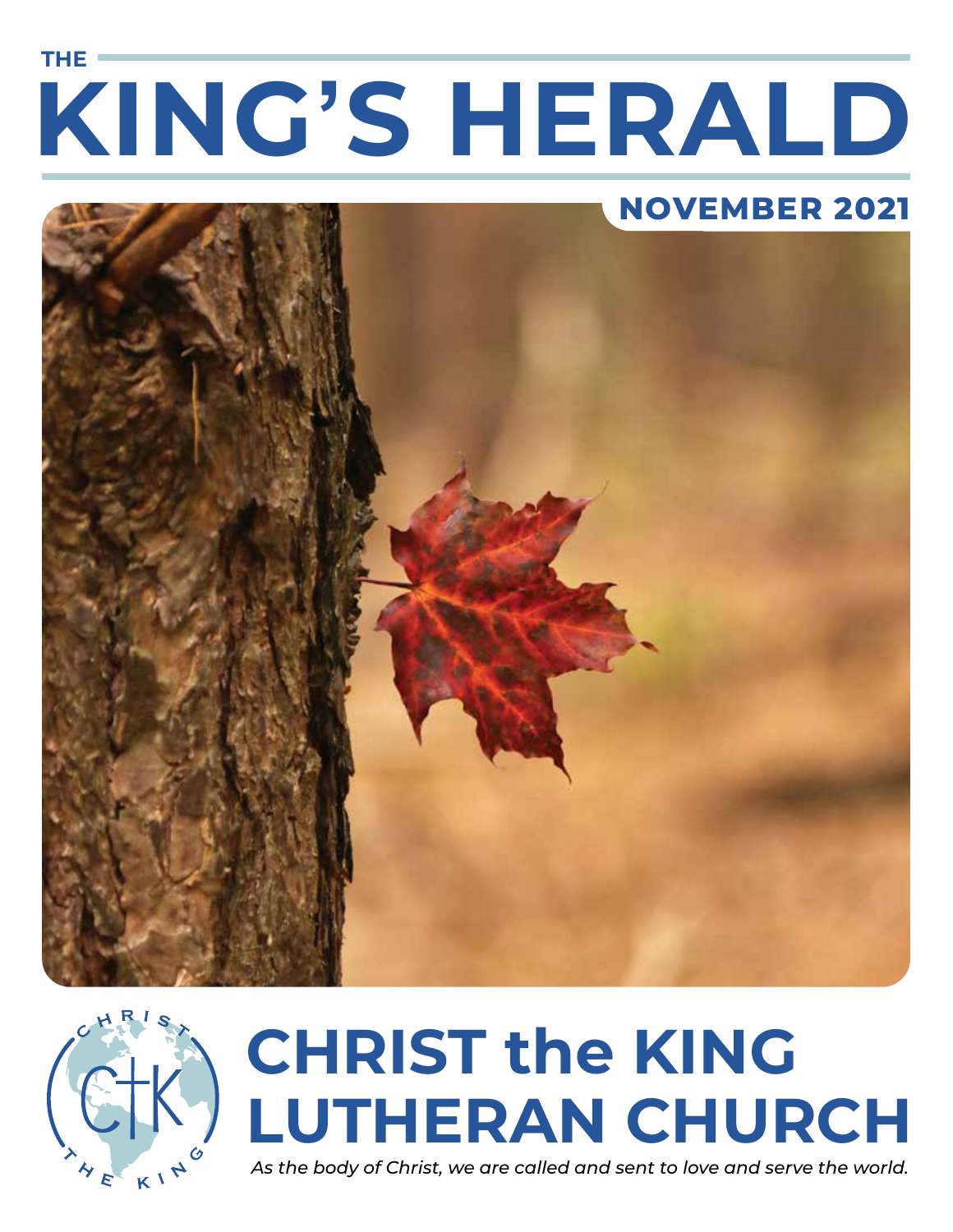

**Senior Pastor**  Rev. Caroline Satre *csatre@ctkluth.com* 

#### **Pastor**  Rev. Brad Davick Cell: (847) 271.1413

**Pastor Emeritus**  Rev. Loren Van Oort

**Music Ministries**  Hillary Doerries

**Office Manager**  Debbie Radecki

**Mission Coordinator**  Jill Harms

**Child & Adult Faith Formation Coordinator**  Sarah Felde

**Youth Faith Formation Coordinator**  Kara Clark

**Multimedia Coordinator**  Adam Raschka

**Custodian**  Jean Schlemmer

**Choir Accompanist**  Bev Butler

**Sacred Music Intern**  Christina Beasley

**The King's Herald Layout & Design**  Shawn Freehling

#### *The King's Herald is*

*a monthly newsletter of Christ the King Lutheran Church. It can also be found under the "King's Herald" tab on our website: www.ctkluth.com*

### **STEWARDSHIP AND SQUEEZING JUICE OUT OF AN ORANGE**



There was once a strongman who traveled with a circus. One of his most impressive stunts was to take an orange and squeeze every last drop of juice out of it. Then he would offer \$1,000 to anyone who could manage to squeeze as much as one additional drop from the orange. He went from town to town making his offer, but no one was able to win the \$1,000. Then one day he came to a small town in California and made his demonstration of juice-squeezing prowess and his challenge. A small, wizened, 98-pound weakling-type man came forward and said he'd like to take a try at the challenge. He took the crushed orange and

proceeded to squeeze six more drops of juice from it. The strongman was amazed. He could hardly believe his eyes. He asked how the small man was possibly able to do this. The man shrugged and said, "Oh, I'm the treasurer down at the Baptist church, and we do this all the time!"

I smiled when I read this story because of its universal truth. By and large, this is how those who manage church finances approach the sacred task. As stewards of our collective finances, this is what we are called to do.

Then again, as stewards of our own households and resources (financial and otherwise), this is what we are *all* called to do. We are all called to faithfully manage what God has entrusted to us. This is what we mean when we use the word "stewardship." Many times, however, faithfully managing everything God has entrusted to us feels a lot like squeezing more juice out of an orange than a circus strongman ever could.

Some of us are better than others at "squeezing juice out of an orange," to continue the analogy. Some of us are more naturally geared toward a "citrus stronghold," some of us have learned by necessity, and some of us think paying attention to this sort of thing sucks all the fun out of life. Yet, the Scriptures often charge us to be faithful managers… or stewards…of our time, our attitudes, our aptitudes, and our material blessings.

I know this topic makes many people uncomfortable. Mentioning stewardship even once on a Sunday morning will elicit a whole host of emotion and a bit of squirming in the pews. Some of this is well taken; the church hasn't always done a good job of speaking plainly about such matters. On the other hand, silence is not a healthy solution either, particularly because generosity and faithful management (at church and at home) are spiritual matters…no matter how you slice them!

With that in mind, here are a few questions to gauge your stewardship proficiency:

- 1. What are the gifts (time, talents, attitudes, abilities, and material blessings) that God has entrusted to your care?
- 2. What are you managing well? In what way are you leaving "juice in the orange"?
- 3. How are you intentionally using what God has given you to "love and serve the world"?
- 4. How well are we, as a community of faith, using what God has given us to "love and serve the world"?

Let me know how it goes!

From one struggling steward (read "orange squeezer") to another,

arolin f. Satre

**Pastor Caroline**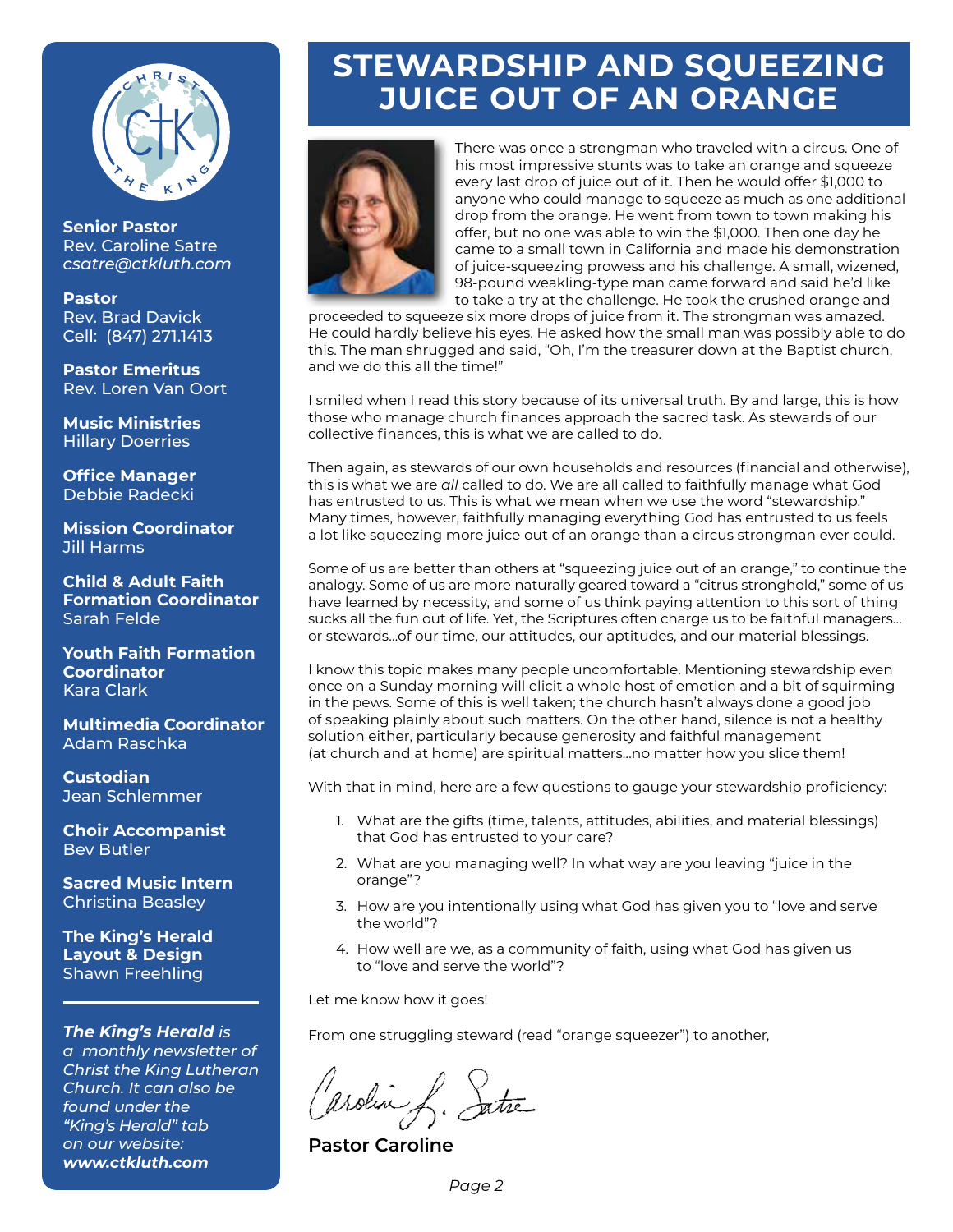## **HAPPENING AT CtK**

#### **An Invitation to Action with Word & Table**



Since its inception in early 2021, Word & Table has brought people in Michiana together to learn about issues of poverty in our community. From the beginning of our conversations, many of us asked, "What can I do to help?" In November, we're ready to find the answer together.

We are excited to welcome social innovator, teacher, humanitarian, and entrepreneur **Dhaval Patel, PhD**, to help us dream together as we plot our next steps forward. Dr. Patel will guide us as we generate ideas to address poverty in our community and *put our ideas into action*.

Dr. Patel taught at Texas A&M University before joining UNICEF. He has worked in over 90 countries to identify and alleviate the causes of poverty. Currently, he is proprietor of the Coffee Barrel in Beeville, Texas, where his community coffee shop contributes to efforts in sustainability, education, healthcare, and economic livelihood.

We are blessed to have Dr. Patel join us for a pair of gatherings this November as our Word & Table community moves from learning to action:

#### **ZOOM KICKOFF GATHERING: November 7, 5:00–6:30 pm**

Join us from the comfort of your own home as we meet with Dr. Patel to learn about his uncommon and fun approach to issues of social concern, and his vision of an action team inspired to make a small difference in our own community.

#### **ACTION TEAM RETREAT: November 21, 2:00–6:30 pm**

Our action team will gather with Dr. Patel for an in-person workshop as we make plans and determine next steps. The workshop will be held at CtK, and dinner and materials will be provided at no charge to participants.

If you've ever wanted to generate ideas that matter and put them into action, these events may be for you. To learn more and/or register, please visit **www.ctkluth.com/wordandtable**, or contact **Pastor Caroline**, **Jill Harms**, or **Sarah Felde**.

Please join us. All are welcome!

#### **Congratulations to Our Milestone Recipients!**

October 31 was **Milestone Sunday**—a day to celebrate the children of our congregation as they grow in faith!

This year, we recognized four children as they celebrated their **First Communion**: Emilia Bruckert, Addison Elgas, Kate Felde, and William Schopmeyer.

We also awarded NRSV Bibles to 11 students who completed the **Bible Milestone** class series: Eden Bruckert, Tyler Elgas, Lucy Felde, Tyler Gregory, Alex Jedrzejewski, Matthew Jedrzejewski, Neve Kassen, Austin Markiewicz, Michael McGrath, Maggie Schopmeyer, and Ava Tack.

In addition, we distributed **Spark Story Bibles** to Sunday



school students from age 2 through second grade. Although receipt of a story Bible is not a formal milestone, the CFF Committee felt it was a wonderful way to ensure every child in our congregation has access to age-appropriate religious resources in their home.

Blessings to all of these children and their families!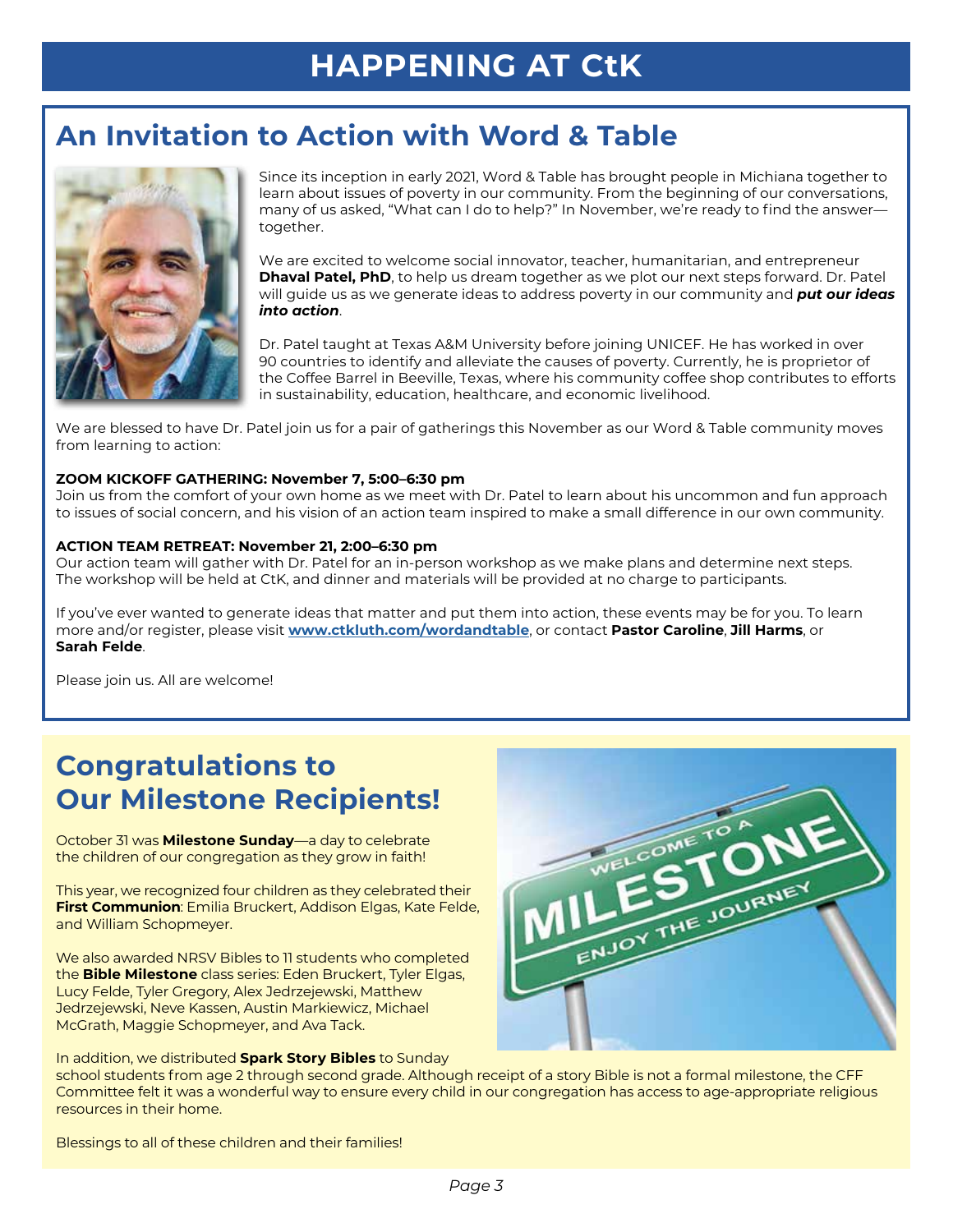## **HAPPENING AT CtK**

### **Join Us for "Your Theology in 66 Verses"**

All are invited to "Your Theology in 66 Verses," led by **Pastor Brad**, as we read our way through the Bible, one book at a time. As we finish each book, we'll select one verse that best reflects the heart of our faith.

Meetings will be held via Zoom on the Sundays listed below, beginning at 12:30 pm. Meeting dates and corresponding books are as follows:

- **November 7:** Ezra
- **November 14:** Nehemiah
- **November 21:** Esther

Log in with meeting number **881 0686 0112** and passcode **66verses**.



#### **Welcome, Kara!**

Please join us in welcoming **Kara Clark** as CtK's Youth Faith Formation Coordinator!

Families and youth may contact Kara via email at **yffc@ctkluth.com** or by phone/text at (574) 361-3545.

## **Follow CtK on YouTube**

Please support CtK's digital outreach by subscribing to our YouTube channel. Visit YouTube.com/ctkluth, sign in with your YouTube or Google account, and click "Subscribe." It's free and easy—and a great way to stay connected

with Worship on the Web and other CtK video content!



## **Upcoming Movie Club Selection:** *About Time*

Do you love watching movies? Do you want to form meaningful relationships with other CtK members through relaxed conversation? If so, join the CtK Movie Club on **Saturday, November 20,** at **10 am** to discuss **About Time**. We will meet in person at CtK, under the canopy if weather permits or in the narthex in case of rain.



Please reach out to **Josh Weinhold** or **Sarah Felde** for more information.



#### **Save the Date: GriefShare— Surviving the Holidays Saturday, November 20, 10 am–1 pm**

If you are grieving or know someone who has lost a loved one, please join us for our "Surviving the Holidays" GriefShare workshop. We'll discuss how to navigate the weeks surrounding Thanksgiving and Christmas and prepare you to get through

these holidays knowing that so much has changed. Lunch will be provided after the two-hour workshop. For more information or to register, please visit **www.ctkluth.com/griefshare**.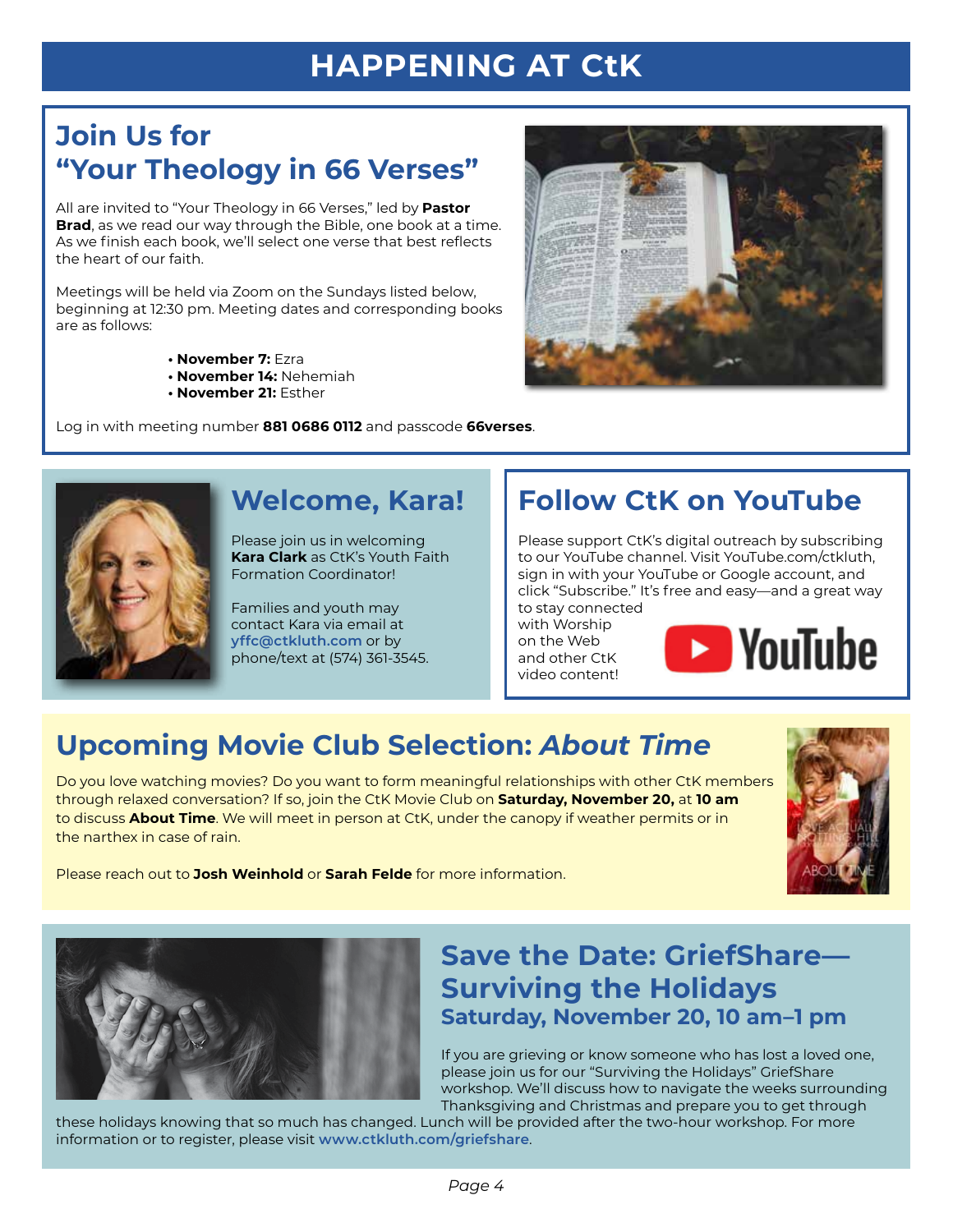### **HAPPENING AT CtK**

#### **2nd Half Adventurers Wednesday, November 10, 11:30 am–1 pm**

Our Second Half Adventurers invite YOU to the next gathering! Join us for lunch, fellowship, and a presentation from Aaron Nichols, executive director of the South Bend Civic Theatre. You may order a box lunch for \$10 or bring your own. Registration is required; the registration form can be found at **www.ctkluth.com/events**.

### **Rummage Sale Update**

The storage units are at capacity; therefore, we will be accepting donations on a **limited basis**. If you have a donation that you think can be sold on Facebook Marketplace, please **do not** bring it to the church, but instead contact **Don Zerfas** or **Chuck Trundle**. Funds from Facebook Marketplace sales will be put toward the storage unit rental fees.

### **ShopWithScrip Fundraising for CtK Missions**

The Community Missions Committee is launching a new program to help raise funds for local missions. Through the program, called ShopWithScrip, you may order gift cards to pay for your day-to-day purchases, as well as to give as presents. ShopWithScrip provides you the opportunity to shop the brands you love while helping CtK love and serve the world.

On the first and third Sundays of each month, a ShopWithScrip table will be set up in the narthex. Stop by to order any number of gift cards and pick up the cards you've ordered. All are welcome to join us on November 7 for an in-person training session on the ShopWithScrip program.

#### **Dinner at Dismas House Tuesday, November 30**

Dismas House is a transitional home for individuals who are working toward independent living after jail or prison. CtK has committed to making dinner for residents at Dismas House, and we need your help! Please sign up to prepare and deliver a meal and eat in fellowship with the residents. The meal is self-serve/buffet style, and the residents do the clean up.

Our next date for dinner at Dismas House is November 30. Sign up on the narthex kiosk and/or contact **Bob Clausen** at (574) 485-7292 for more details. Dismas House is located at 521 S. St. Joseph Street in South Bend.



#### **Angel Tree**

On Sunday, November 7, our annual Angel Tree will be in the narthex with a variety of tags—some with specific gift requests, others more general. CtK is committed to donating 200 gifts to the residents and clients of 10 different agencies.

You can participate in two ways:

- Donate money online at the CtK website, and the Community Missions Team will shop for the gifts.
- Choose tags from the tree (the average price of the gifts is \$25–\$30), then buy the gifts and deliver them unwrapped to the church office by Sunday, November 21.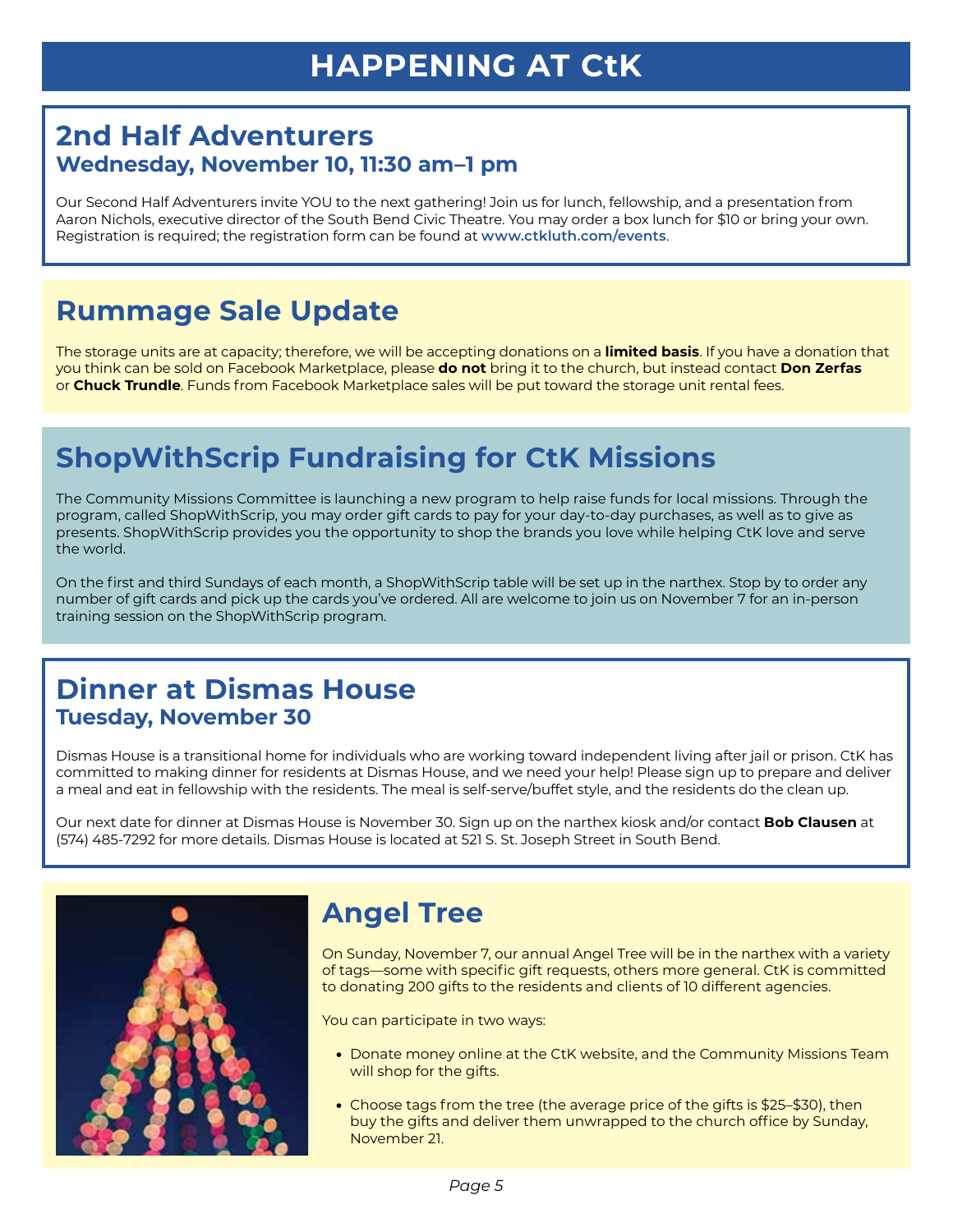#### **Seasons Counseling of Michiana Receives a \$2,500 Mission Grant**

The mission of Seasons Counseling of Michiana is "to support mental health, through counseling and education, for every life we touch." Seasons' Client Assistance Fund provides financial assistance to individuals who are uninsured and/or unable to afford counseling services. In October, CtK awarded Seasons a \$2,500 mission grant to support their Client Assistance Fund. Thank you, Seasons, for the valuable service you provide to our community!

### **Mission Grant Fund**

Did you know that CtK has a Mission Grant Fund available to our community? This fund was created by donations from the Into Campaign to support local and global organizations where CtK members are actively involved as volunteers. CtK members can apply for Mission Grants to support programs, projects, and capital needs of the organizations where they volunteer. To apply, go to **www.ctkluth.com/missionministry**.

### **Hayride Recap**

The weather could not have been nicer for the CtK Hayride at Bendix Woods on October 7. The families who attended were able to enjoy time at the park, a beautiful bonfire, a relaxing hayride, and most importantly, fellowship with one another. Thanks to the Fellowship Committee for reserving the shelter and hayride. Fun was had by all!

### **Youth Crew**

Youth Crew for grades 6–12 currently meets every Sunday from 10:30–11:15 am. Middle school students gather in Room 303 and high school students gather in the Youth Room. Some weeks we will meet as separate groups, and others we will combine into one big group! We have had great attendance so far this year! We always enjoy meeting new people and seeing new faces, so feel free to bring a friend and join us as we learn more about our faith, develop friendships, and have fun!

#### **SNL 2021**

We have had an awesome start to our Sunday Night Live program this year! It's great to be back together and meeting in person once again. On SNL nights, all youth in grades 6–12 meet from 5:00–5:30 pm as a large group to connect and have some fun. Then, from 5:30–6:30, youth in grades 6–8 meet for Confirmation class, while those in grades 9–12 gather in the Youth Room. Upcoming SNL dates are November 7 and 21 and December 12.

## **Rite of Confirmation**

On October 31, seven of our youth participated in the rite of Affirmation of Baptism, also known as Confirmation. Congratulations to Owen Michael Johnston, Abigail Kate Layman, Caroline Jan Layman, Kiran Anish Nayee, Allison May Roggow, Elizabeth Bo Satre, and Molly Sueann Schuman. Please join us in celebrating with these young people and their families!

### **Upcoming Events**

November 13 will be a Youth Service Day, where teams of youth and adults help CtK members who need a hand with yard work, as well as work on some cleanup and organization at church. This is a great opportunity for students to get some volunteer hours and feel good about serving others! We'll meet at CtK from 12:30–2:30 pm, and snacks will be provided. See you there!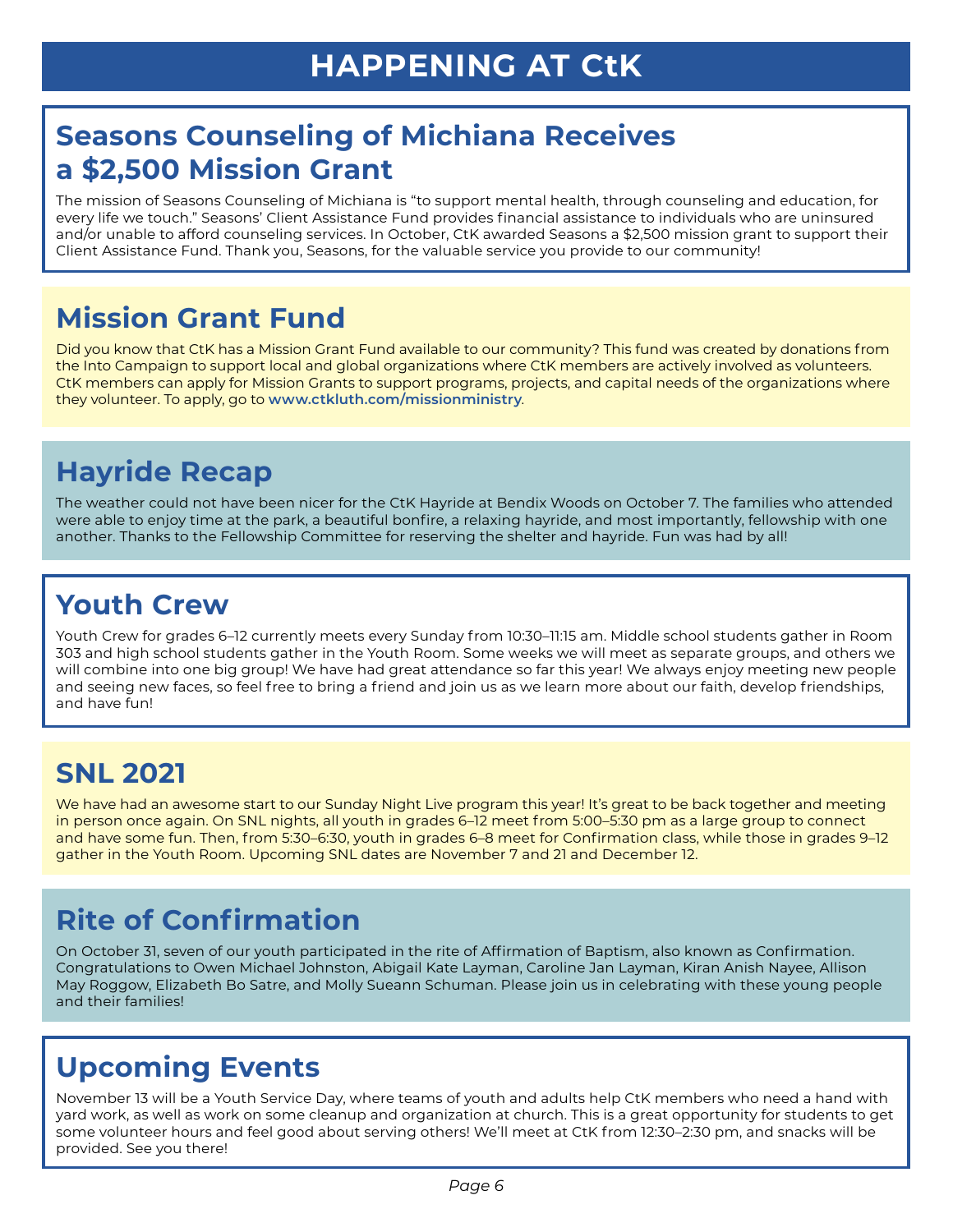### **CtK BUSINESS UPDATE**

#### **FINANCIAL GIVING STATEMENT – SEPTEMBER 30, 2021**

| <b>Summary of Missional/Charitable Gifts</b> | <b>SEPTEMBER</b> | <b>YTD</b> |
|----------------------------------------------|------------------|------------|
| <b>ELCA Mission Work</b>                     | \$2,079          | \$31,764   |
| <b>Community Mission</b>                     | \$2,429          | \$71,385   |
| <b>International Mission</b>                 | \$33             | \$14,544   |
| <b>INTO Mission Fund</b>                     |                  | \$1,811    |
| Seminary Fund                                |                  | \$1,910    |
| <b>CMG</b>                                   |                  | \$10,145   |
| Sunday School                                | \$35             | \$400      |
| <b>Youth Activities</b>                      | \$8              | \$5,653    |
|                                              | \$4,583          | \$137,611  |

**Operating Outlook** *(Monies used to pay benevolence to I/K Synod, utilities, staff salaries, and programming expenses)*

|                             | <b>SEPTEMBER</b> | YTD        |
|-----------------------------|------------------|------------|
| <b>Income</b>               | \$41,397         | \$429,778  |
| <b>Expenditures</b>         | \$53,514         | \$469,511  |
| <b>Surplus (Deficit)</b>    | (\$12,117)       | (\$39,733) |
|                             |                  |            |
|                             | <b>SEPTEMBER</b> |            |
| <b>Trust Memorial Fund</b>  | \$7,305          |            |
| <b>Trust Endowment Fund</b> | \$131,532        |            |
| Total                       | \$138,838        |            |
| <b>Loose Offering</b>       |                  |            |